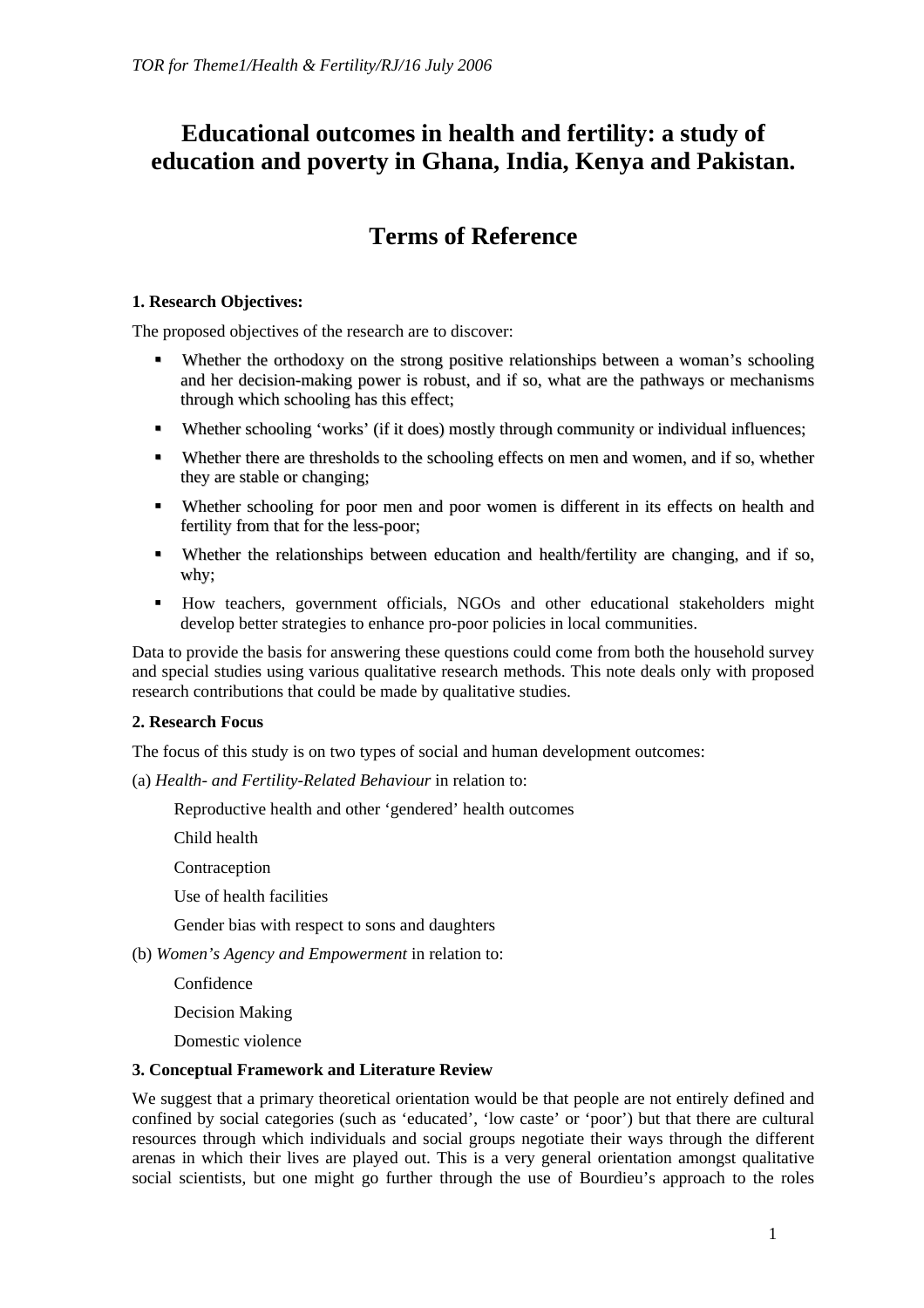played by schooling in highly inegalitarian societies, and his understanding of the contributions of schooling to the development of social and cultural capital (Bourdieu 1977; Bourdieu 1984; Bourdieu 1986). We could, therefore, consider the extent to which schooling provides poor people with a particular 'habitus' (the totality of learned habits, bodily skills, styles, tastes, and other nondiscursive knowledges that might be said to "go without saying" for a specific group) that gives them more self-confidence and the ability to negotiate different outcomes for themselves within the household, or more generally in interactions with government as well as private providers of health or other services. Such resources may allow young adults (either as individuals or as couples) to take more independent decisions, or to access a wider range of external resources than their equivalents with less schooling. But schooling can also influence the internal dynamics of couple relationships: most authors suggest that these changes are all positive, but some evidence suggests that we may need to be cautious about accepting this claim too readily.

We suggest that it will not be possible to consider the full range of ways in which schooling might have an influence on health and fertility outcomes for poor households. For most young women in South Asia, Ghana and Kenya the domestic arena is likely to be the most crucial, and women's reproductive and community organisation roles (Moser 1993) are the ones that we will be focusing on. Nonetheless we need to be clear about how poor women's work roles impact on their health and health behaviour. We might also be able to make a contribution not provided in much of the literature by looking at the ways in which young men with more or less schooling relate to their partners in ways that affect the health outcomes for their children, and fertility levels (and patterns, such as sex preferences). The main research questions we suggest as follows:

#### *a: Does schooling lead to 'autonomy' for women in the spheres of health and fertility?*

It is generally assumed (rather than argued on the basis of valid and reliable data) that schooling leads to increased autonomy for women when they enter marriages or stable unions. But when direct evidence is collected (e.g. on whether women can shop on their own) the results are not always consistent. Critics also argue that these simple questions capture neither the reality of women's values (do they *want* to shop on their own?) nor the complexity of decision-making in real-life situations. If women who have spent longer in school are better able to negotiate to meet their own goals, is it the schooling that makes the difference? Is it, for example, the *content* of the schooling, the experience of *going to school* and being away from the home, the *cognitive skills*  provided by the schooling or the *kinds of homes* from which educated girls come or into which educated girls are married?

Is there something special about an educated man who marries an educated woman: merely by marrying an educated woman, is this man saying something about himself or his household of origin? Is he not just a random educated man who then has his attitudes and preferences moulded by his educated spouse, but possibly a man who is already disposed to seeking a more companionate marriage (Basu 2002)?

#### *b: Community vs. Individual influences*

A woman's education may not influence her contraceptive use through a strengthening of her individual bargaining power and skills in relation to that of others in her household on its own; some scholars find that a woman's general knowledge seems to reduce education effects appreciably. Alternatively, higher levels of schooling may change general levels of expectation within a 'community' (which of course needs to be carefully defined and not assumed to exist on the basis of propinquity or common class or status) about things like whether and when to get children immunised, to take children for treatment, or to begin to use modern contraception. In support of the significance of the latter process, studies have suggested that the average educational level of other women in the census-enumeration area is strongly correlated with a woman's contraceptive use above and beyond that of her own education, in both Sub-Saharan Africa and in South Asia (Kravdal 2000; Moursund & Kravdal 2003).

#### *c: Are Threshold Effects Changing?*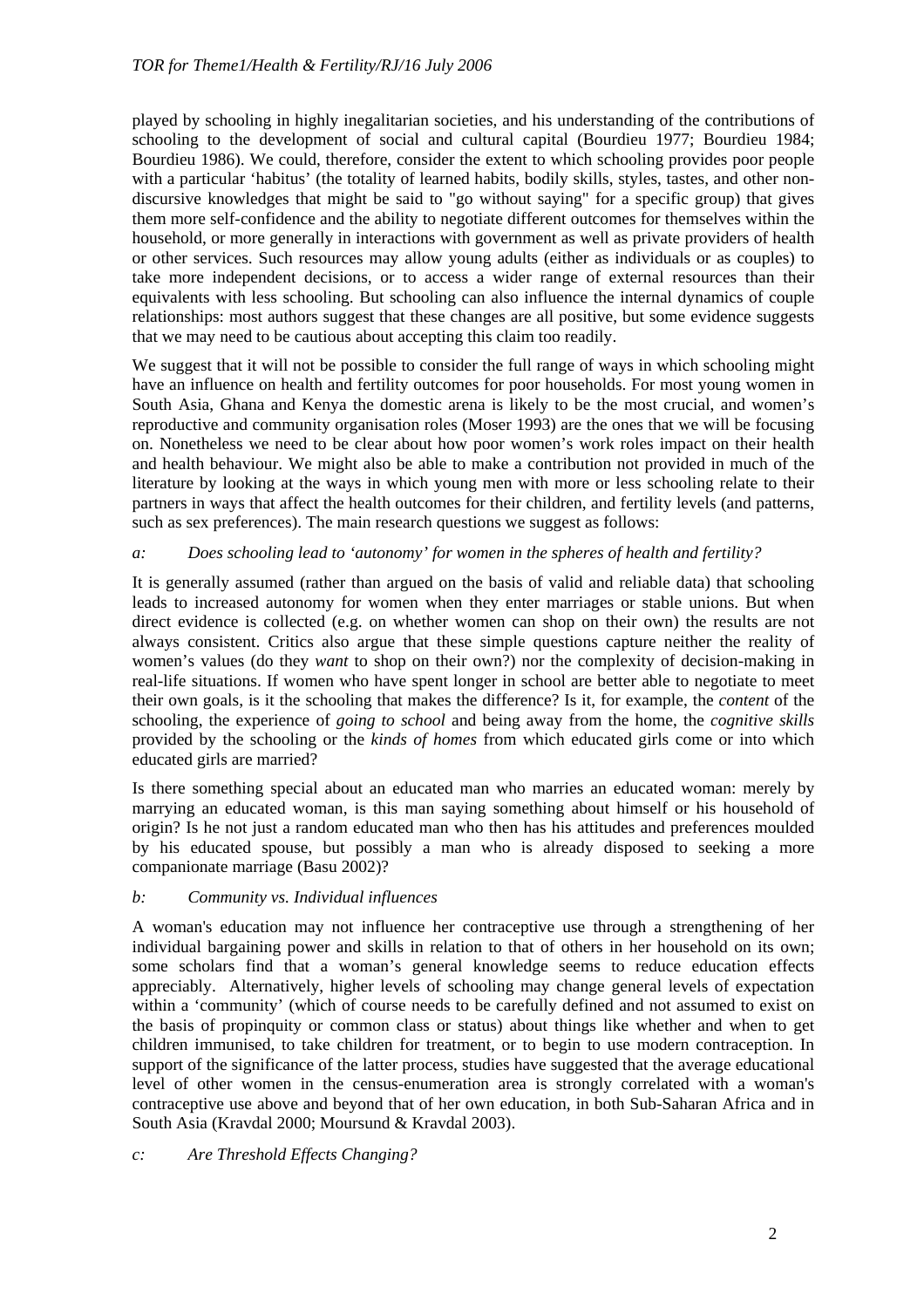Several studies have identified a threshold, but we don't really understand why the height of the threshold (the number of years of schooling needed before a statistically robust correlation with fertility or health behaviour outcomes can be identified) differs from place to place (and possibly for different ethnic groups, fractions of the poor, or in urban areas). Some recent work suggests that even very small amounts of schooling can have an effect (Basu & Stephenson 2005). We need to try to find out whether thresholds are a result of school characteristics, or a result of the differing contexts within which the schooling takes place.

#### *d: Schooling for the poor*

Very few studies seem to have focussed on the effects of schooling among poor people, either as a means of moving out of poverty (and therefore possibly reducing the costs of health care, for example) or as a change in the degree of social exclusion they face. But some studies of households falling into and climbing out of poverty suggest that schooling is seen neither as a protection against falling into poverty nor always as a way of climbing out of poverty (Krishna 2006; Krishna et al. 2004). Despite these negative findings, does schooling still have an effect on health and fertility practices, and if so, why?

The roles of poor people's changing aspirations, and the effects of different forms of mass media, are aspects that have not been fully understood (Basu 2002; Bhat 2002). Does schooling change people's aspirations directly, through increasing their consumption of mass media, or through wider exposure to the outside world?

#### *e: The Effects of Social Change*

Are the findings from earlier studies still valid? Or do the correlations between numbers of years of schooling and health or fertility outcomes change when schooling is widespread, or later in educational/demographic transitions?

What happens as demographic transitions progress (Bongaarts 2003; Cleland 2003)? Much of the recent reduction in fertility and the rise in contraceptive levels in India, for example, has come, from changes in the reproductive behaviour of illiterate women themselves rather than because more women are becoming literate (Bhat 2002b). Is this also true for health-related behaviour, or for women in other parts of the world?

# **4. Research Design**

Some of the material needed to answer the research questions might come from interviews and discussions with key respondents in the course of the long-term engagement with the communities before the specific period of data collection for this sub-project. Others might emerge from the household survey, and the preliminary results of that should guide the final details of the design of the qualitative research. We suggest that this project would be best carried out after at least 6-9 months of research within the villages/slums, and the provisional analysis of household censuses, the household survey and other scoping exercises.

#### *a. Sample selection:*

In order to avoid problems of recall and of asking couples about hypothetical situations ('How many children would you like?') and in order to limit variability on the basis of age and so on, we suggest that this part of the research be conducted with women aged 25-34 and their husbands and parents-in-law. This is an appropriate age group for considering health and fertility issues because (i) younger women are likely to see questions on fertility planning as very hypothetical, whereas women aged 25-34 may be actively considering (and possibly acting on) family limitation; (ii) they will have young children and relatively fresh memories of child-birth, so questioning about reproductive and child health decision-making will be meaningful; and (iii) they are more likely to have had varied educational experiences than older married women. There are, however, local decisions that would have to be made about how to operationalise this sample selection, since in Ghana and Kenya it may be that many poor women in this age group are not in stable unions, and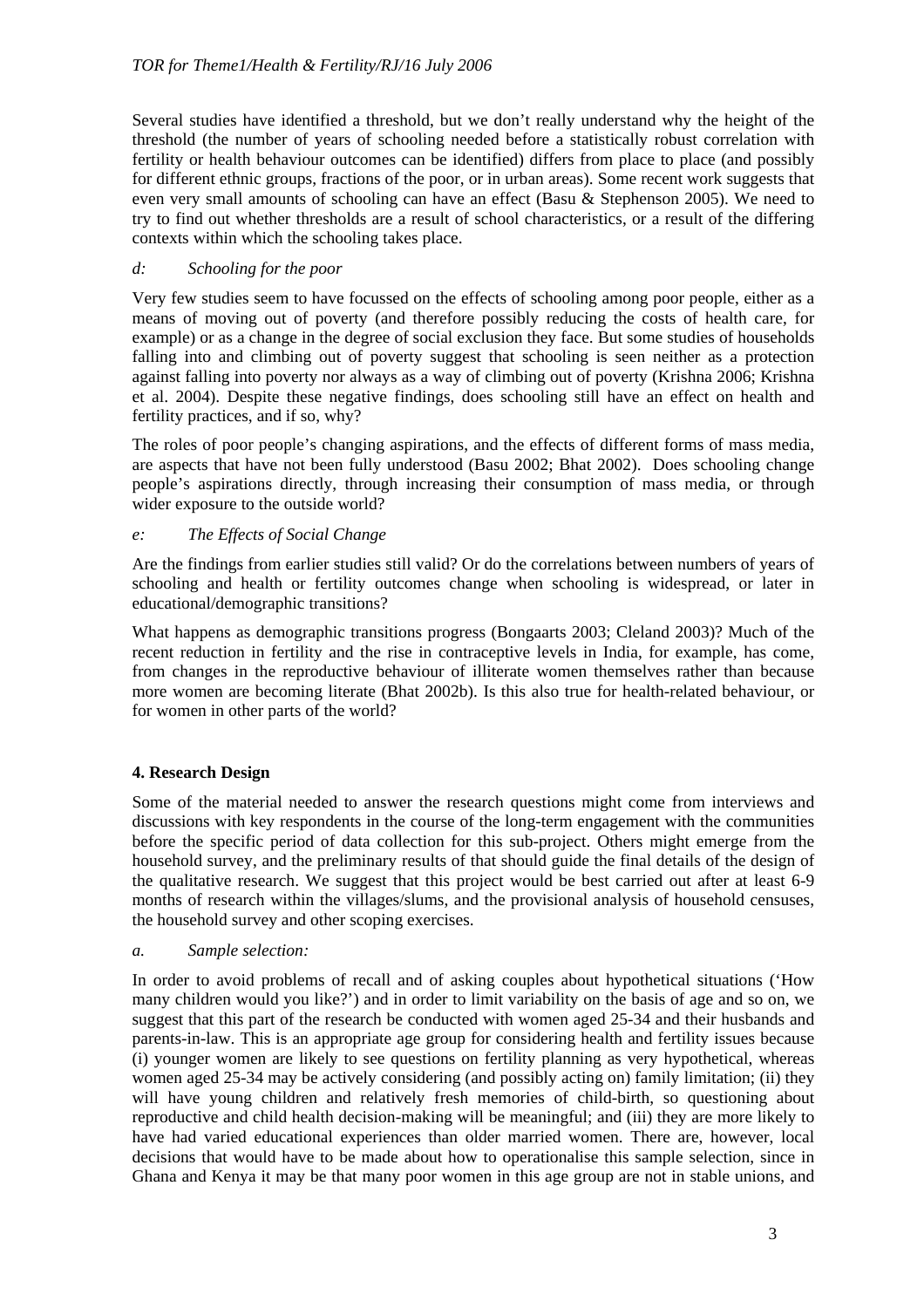so do not have a husband or 'parents-in-law'; and some might be in polygynous unions, in which elder wives might be more important influences on their health and fertility decision-making. We suggest that selecting women who meet the main criteria (poor, in the right age-group, reproductively active, and fitting into one of the relevant educational categories) could be the starting point. The next step would be to identify the most important other contributors to her ecision-making, and to ensure that they are included in interviews and discussions.

We suggest the selection of about 20 households in rural settings and 20 in an urban setting, in each of the selected districts in each South Asian country. This would generate a total sample of about 80 households in each country. For Kenya and Ghana, if one urban and one rural field-site is selected, the sample might comprise 20 households in each field-site, or a total of 40 households. In selecting the field-site care should be taken to ensure that a range of ethnic backgrounds is represented. The samples could be selected to produce matched pairs of 'more' and 'less' educated women, or there could be three groups of couples, some with little or no schooling, some with average schooling, and some with the most schooling to be found amongst the poor in that particular setting. The detailed criteria should obviously emerge from the separate sites. In some cases, for example, the samples might need to include different kinds of schooling (*madrasah*, vocational, informal schooling).

- *b. Methods that could be used:*
- (i) semi-structured interviews with each spouse separately, alone, if possible. (We would want to include husbands who are out-migrant: attempts might be made to talk to them if they are back on short trips or can be traced.)
- (ii) semi-structured interviews with the husband's parents, separately and alone, if possible, for women who are currently married
- (iii) focus group discussions (whether arising by chance or specifically organised) with other members of the household who might be available.
- (iv) focus group discussions (whether arising by chance or specifically organised) with other people from the target age groups

These four methods would be the core of the data collection for this sub-project. The analysis of qualitative material would also draw on field-notes and other interviews from the scoping exercise and the other work carried out in the field-centres during the research prior to (and possibly after) this part of the research. If time permits, and local staff feel they want to add some more aspects to the research, the following might be added:

- (v) other data collection exercises, involving the same groups or as a means of starting discussions, depending on local conditions and the time available, might include, for example, giving disposable cameras to women to photograph people, places, situations that are important to them, and then discussing these photographs in small groups; or using vignettes of common situations and how they respond to them
- (vi) interviews with the parents of the woman (which, in Pakistan and India at least, might often require travel beyond the village or slum).

*c. Topics that could be covered in semi-structured interviews or in focus group discussions would include:* 

- what local terms there are for 'autonomy', 'self-confidence', 'agency' or 'empowerment'; whether these are gendered, what kinds of behaviour might count as examples, and how these are valued;
- the expectations held by parents/parents-in-law of the role of education in affecting their choices of a daughter-in-law and/or son-in law;
- $\blacksquare$  the extent to which those expectations have been met in practice
- the schooling experiences of a woman's own siblings, and her husband's siblings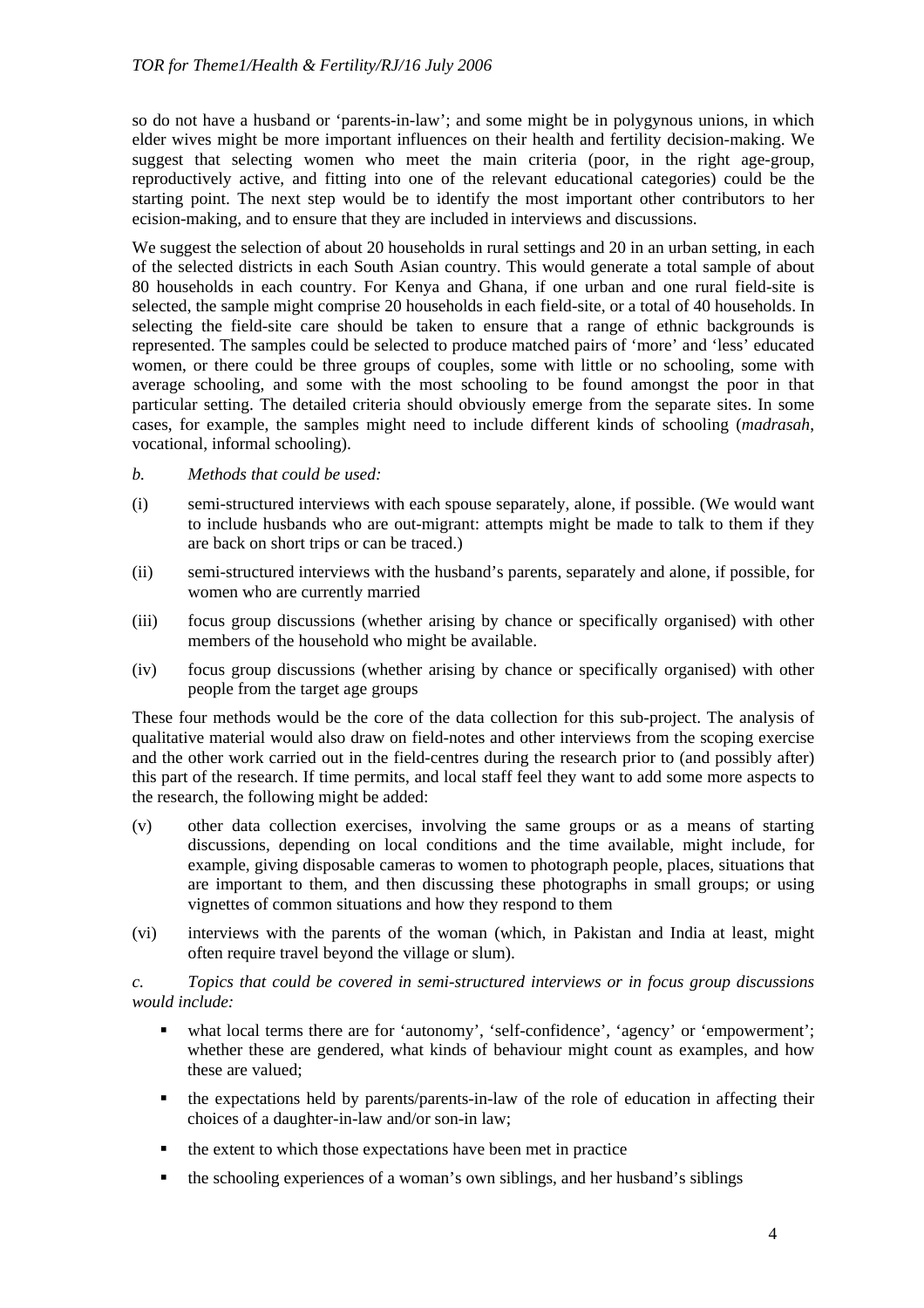- perceptions of the costs and benefits of schooling of boys and girls, held by parents/parents-in-law as well as by the target couples (issues of knowledge, manners/behaviour, parents' contributions to their own children's schooling, possibilities of economic benefits): the extent to which schooling is seen as contributing to routes out of poverty, and whether and how poverty constrains access to schooling
- reflections by young men and young women on the extent to which they have consciously used their schooling status to affect how they have been treated by their parents/parents-inlaw; and their perceptions of whether they are seen differently from, e.g., less or more educated siblings or co-daughters-in-law
- recall of decisions with respect to fertility, children's health and women's health over the previous year
- reflections on decisions with respect to children's/grandchildren's schooling (including views on the different kinds of education available to them and the significance of different thresholds and transitions, e.g. from primary to upper-primary, or from upper-primary to secondary and beyond)

#### *c. Approximate time and personnel involved:*

Based on experience with similar kinds of research in north India we would expect that carrying out interviews with 20 households will take at least 6 weeks. It may not be possible to arrange an interview on first visiting a household, and it may be particularly hard to find men in this age group during the day. At least two visits to each household should be assumed. Further shorter visits could be combined with other work. These visits would not need to be continuous but rather dependent on when the members of the household are free and willing to talk. Flexibility of timing will be essential: the poor are often pushed for time (even if unemployed). Some times of day may be suitable for meeting some members of the household and not for others, and some seasons (e.g. harvest followed by rapid replanting) may need to be avoided.

The semi-structured interviews would take between 45 minutes and an hour each; focus group discussions should last no longer than 45 minutes, but some might be shorter (or with changing personnel as people join and leave). If two research assistants work together and one conducts an interview while the other makes notes, and then these roles are reversed at the next household, two interviews could be conducted in one day. But the next day will be needed to write up the interviews. Consideration would need to be given to whether or not interviews should be taperecorded (see the Discussion Paper on Translation Issues on this). If the same people are largely responsible for this data collection in each district, then, at least 3 months would need to be set aside for this project in each district, in addition to prior time spent in piloting and time afterwards to ensure that the data are cleaned, translated and ready for analysis.

# *d. Data analysis*

We have proposed using Atlas-TI to help index and sort the material that is generated. Atlas-TI has a very user-friendly interface and allows the inclusion of material stored in a number of formats, including (if necessary) photographs or other non-textual material. Since the main focus of this sub-project is on the content of the interviews and discussions (rather than, say, the use of particular phrases or speech patterns) Atlas-TI can be used straightforwardly as an indexing programme on materials transcribed from tape recordings and from field-notes whether written in the original language and translated into English, or written originally in English. This will make comparisons easier than if the analysis is carried out on the original language, but for each country it may be worthwhile to consider analysing the untranslated materials for use in local-language publications.

The files of interviews should allow for identifiers to be used to provide background information on each interview. The indexing can take place through a mixture of theoretical concepts (e.g. 'social capital', 'empowerment') and ordinary language categories (e.g. 'friendship', 'relationship